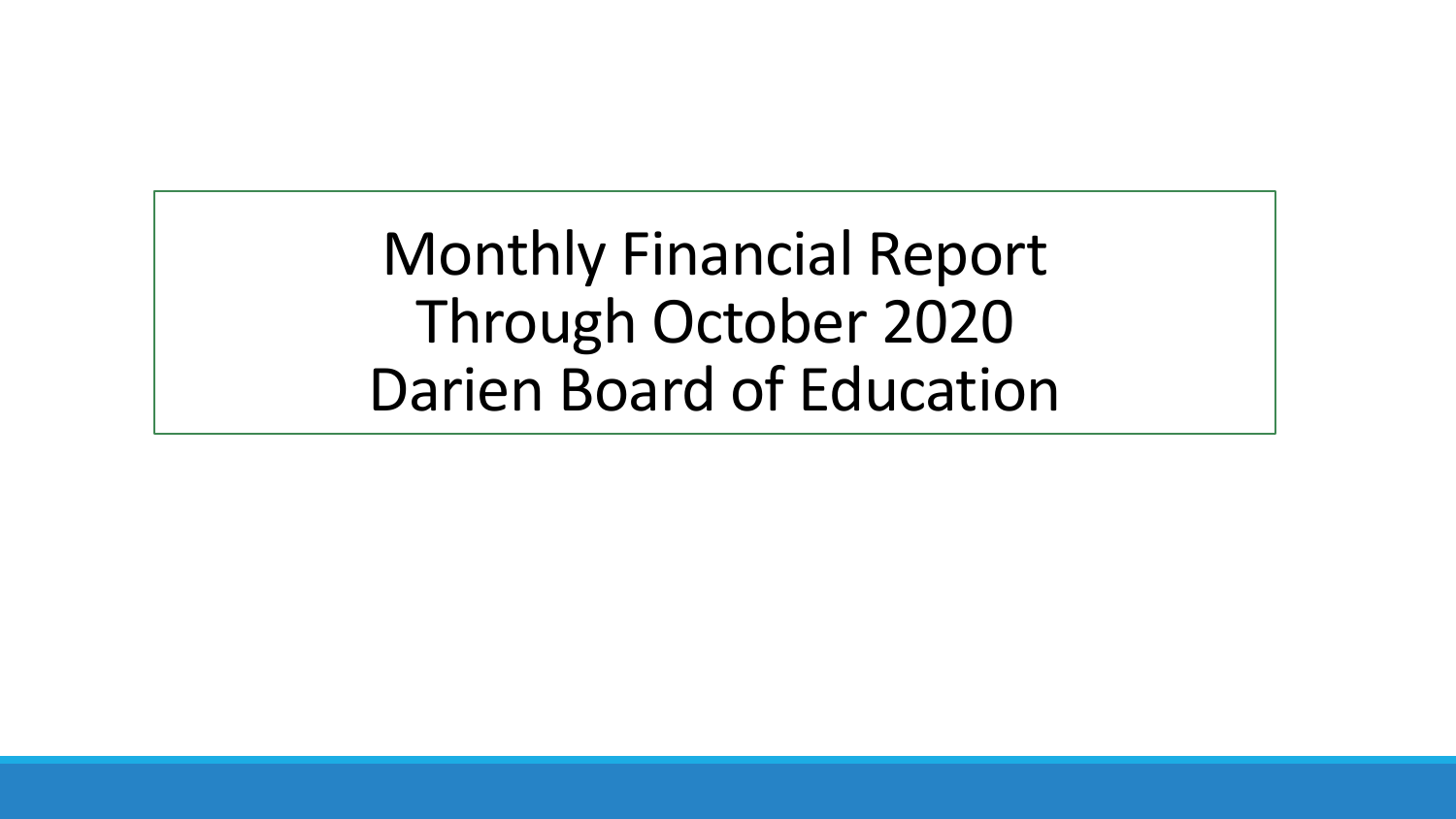# Highlights of Monthly Financial Report Through October 2020

The financial report currently shows a year-end deficit of **\$(2,009,655) or 1.96%.**

| RC's                          | <b>Forecast</b> |
|-------------------------------|-----------------|
| <b>General Education RC's</b> | \$252,448       |
| <b>Special Education RC's</b> | \$235,213       |
| Re-opening expenditures       | \$(2,497,315)   |
| <b>Total</b>                  | \$(2,009,655)   |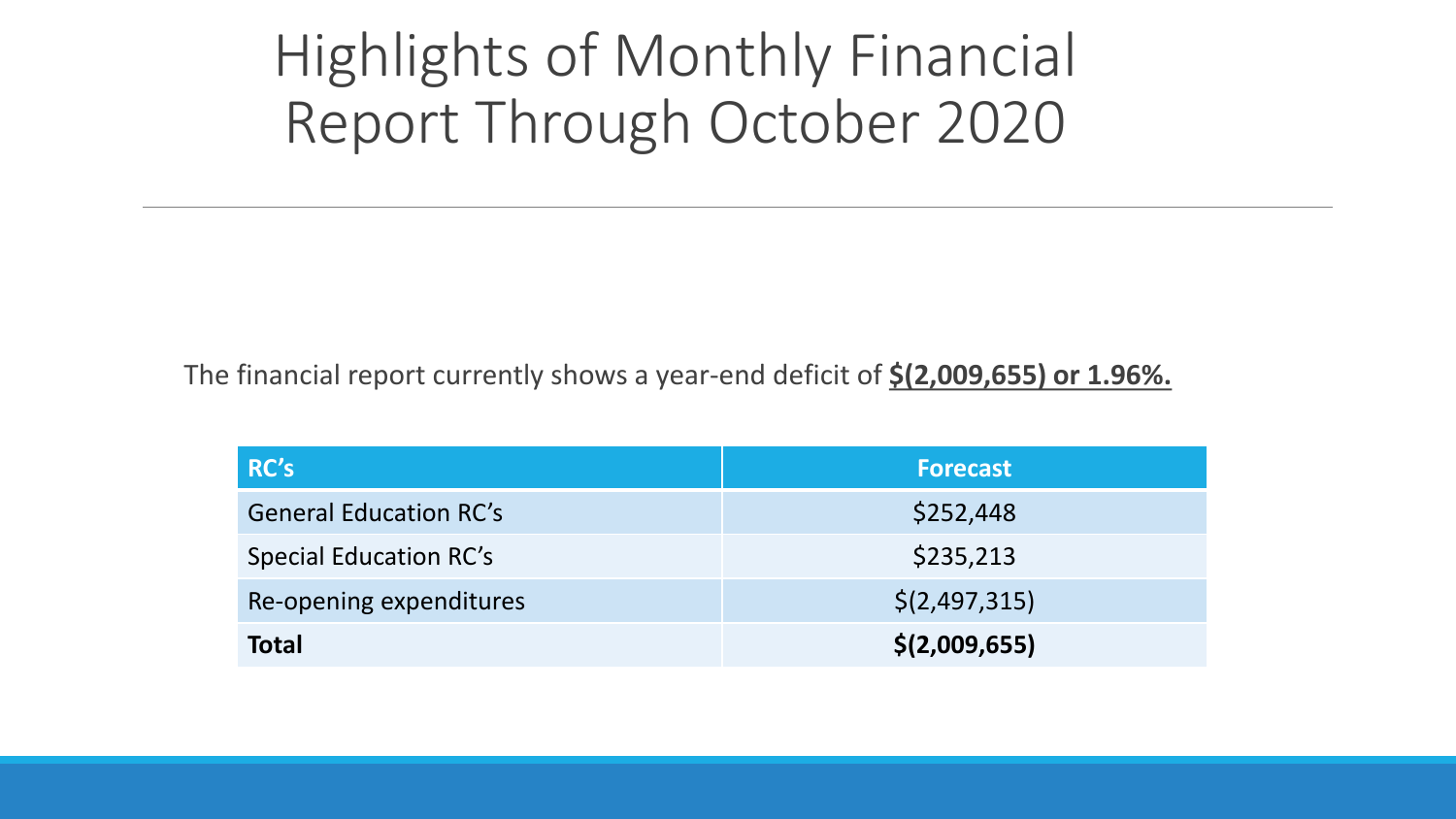# COVID 19 Re-opening Expenses

| <b>Category</b>   | <b>Operating</b><br><b>Fund</b> | <b>Grants</b> | <b>Total</b><br><b>Spending</b> | <b>Less Grants</b> | <b>Less Transfers</b> | <b>Total</b> |
|-------------------|---------------------------------|---------------|---------------------------------|--------------------|-----------------------|--------------|
| <b>Staffing</b>   | \$1,560,377                     | \$0\$         | \$1,560,377                     | \$0                | $$$ (349,295)         | \$1,211,082  |
| <b>Facilities</b> | \$830,803                       | \$389,497     | \$1,220,300                     | $$$ (389,497)      | \$0                   | \$830,803    |
| <b>Technology</b> | \$188,078                       | \$92,611      | \$280,689                       | \$ (92, 611)       | \$0                   | \$188,078    |
| <b>Athletics</b>  | \$154,720                       | \$0           | \$154,720                       | \$0                | \$0                   | \$154,720    |
| Transportation    | \$8,840                         | \$0           | \$8,840                         | \$0                | \$ (8, 840)           | \$0          |
| <b>Materials</b>  | \$69,551                        | \$0           | \$69,551                        | \$0                | \$(6, 295)            | \$63,256     |
| <b>Total</b>      | \$2,812,369                     | \$482,108     | \$3,294,477                     | \$ (482, 108)      | $$$ (364,430)         | \$2,447,939  |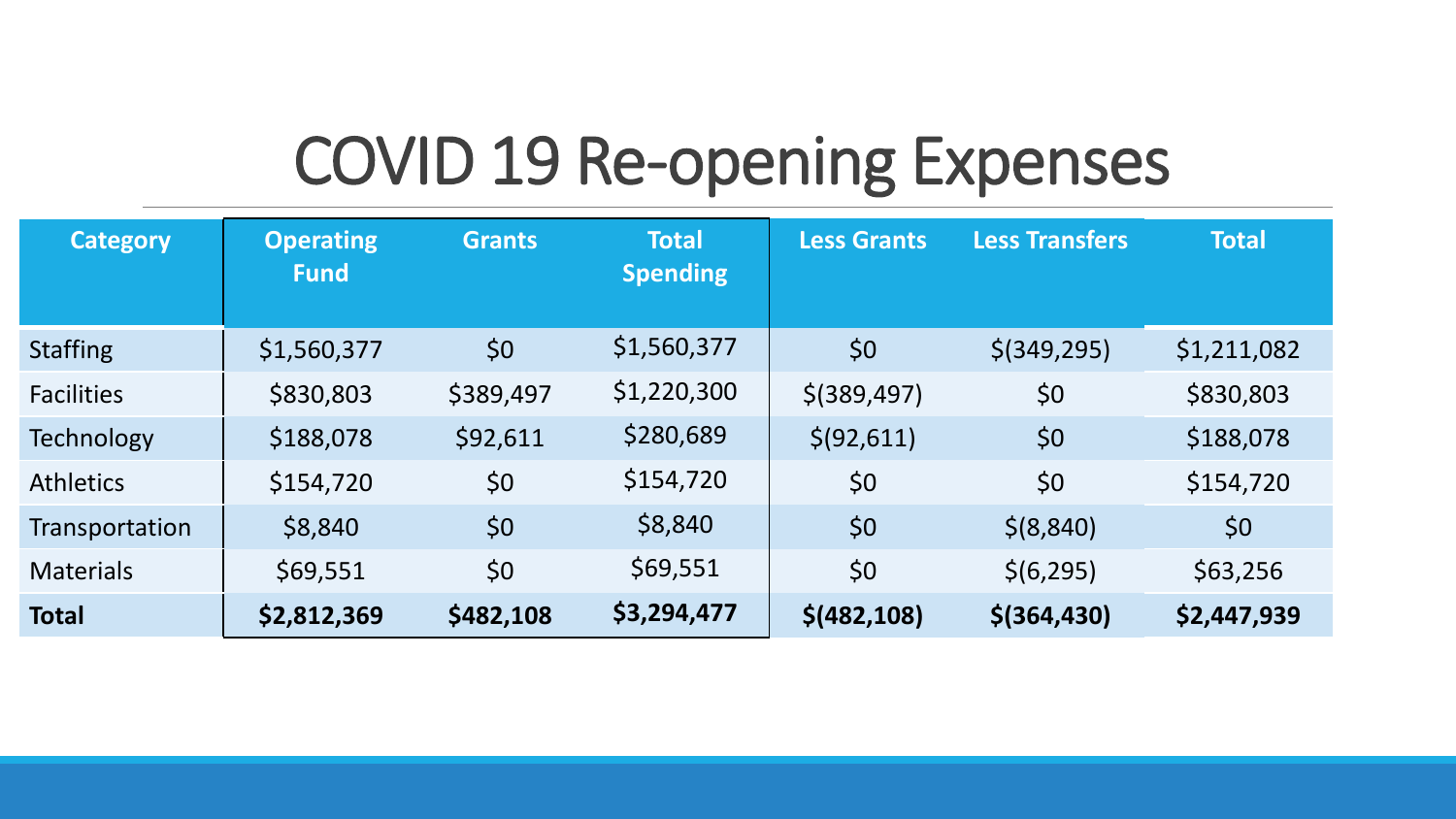# Change in Re-opening Expenses

|                                                 | <b>Forecast</b> | <b>Category</b>   | <b>Category Difference</b> |
|-------------------------------------------------|-----------------|-------------------|----------------------------|
| September (Operating) Re-opening Expenses       | \$2,359,989     |                   |                            |
| <b>Turnover in Part Time Custodians</b>         | \$(22, 497)     | <b>Staffing</b>   |                            |
| Timing of hiring additional Campus Monitors     | \$(20, 811)     | <b>Staffing</b>   |                            |
| Timing of hiring additional Technicians         | \$(49,966)      | <b>Staffing</b>   |                            |
| Reduction in health insurance                   | \$(41,610)      | <b>Staffing</b>   |                            |
| Custodial overtime for cleaning                 | \$70,787        | <b>Staffing</b>   |                            |
| <b>Nurse</b>                                    | \$27,630        | <b>Staffing</b>   |                            |
| COVID 24/7 stipend                              | \$20,000        | <b>Staffing</b>   |                            |
| Substitute coverage                             | \$49,000        | <b>Staffing</b>   | +\$32,533                  |
| Police Coverage at MMS                          | \$17,633        | <b>Facilities</b> | $+ $17,633$                |
| Technology                                      | \$302           | Technology        | \$302                      |
| <b>Boys Swimming YMCA</b>                       | \$67,860        | <b>Athletics</b>  |                            |
| <b>Gymnastics YMCA</b>                          | \$19,000        | <b>Athletics</b>  | +\$86,860                  |
| <b>Adjusted Re-opening Expenses</b>             | \$2,497,315     |                   |                            |
| <b>Proposed Transfers</b>                       | \$(49,378)      |                   |                            |
| <b>October Forecast for Re-opening Expenses</b> | \$2,447,939     |                   |                            |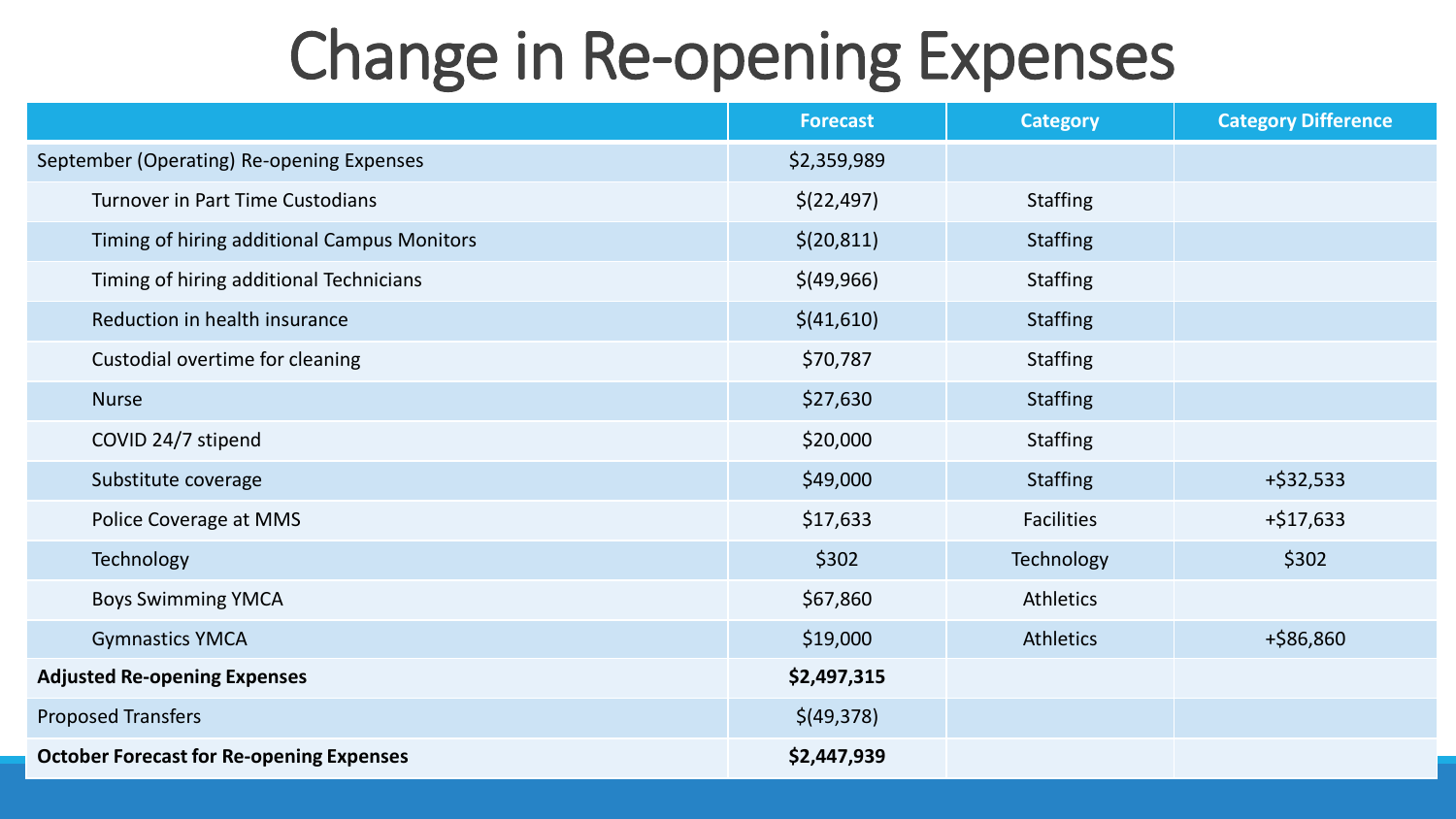**Salaries**: The negative variance within salaries is largely attributed to the following

| Rental Custodial Overtime: \$13,400 |  |
|-------------------------------------|--|
| Interns: \$8,875                    |  |
| Weight Room: \$6,275                |  |
| Clubs and Councils: \$5,259         |  |
| Intramurals: \$35,354               |  |
| Salary Savings/Turnover: \$234,869  |  |
| Contract Support: \$82,289          |  |
| Re-opening Costs: \$(1,175,617)     |  |
| Total Salary Forecast: \$(789,296)  |  |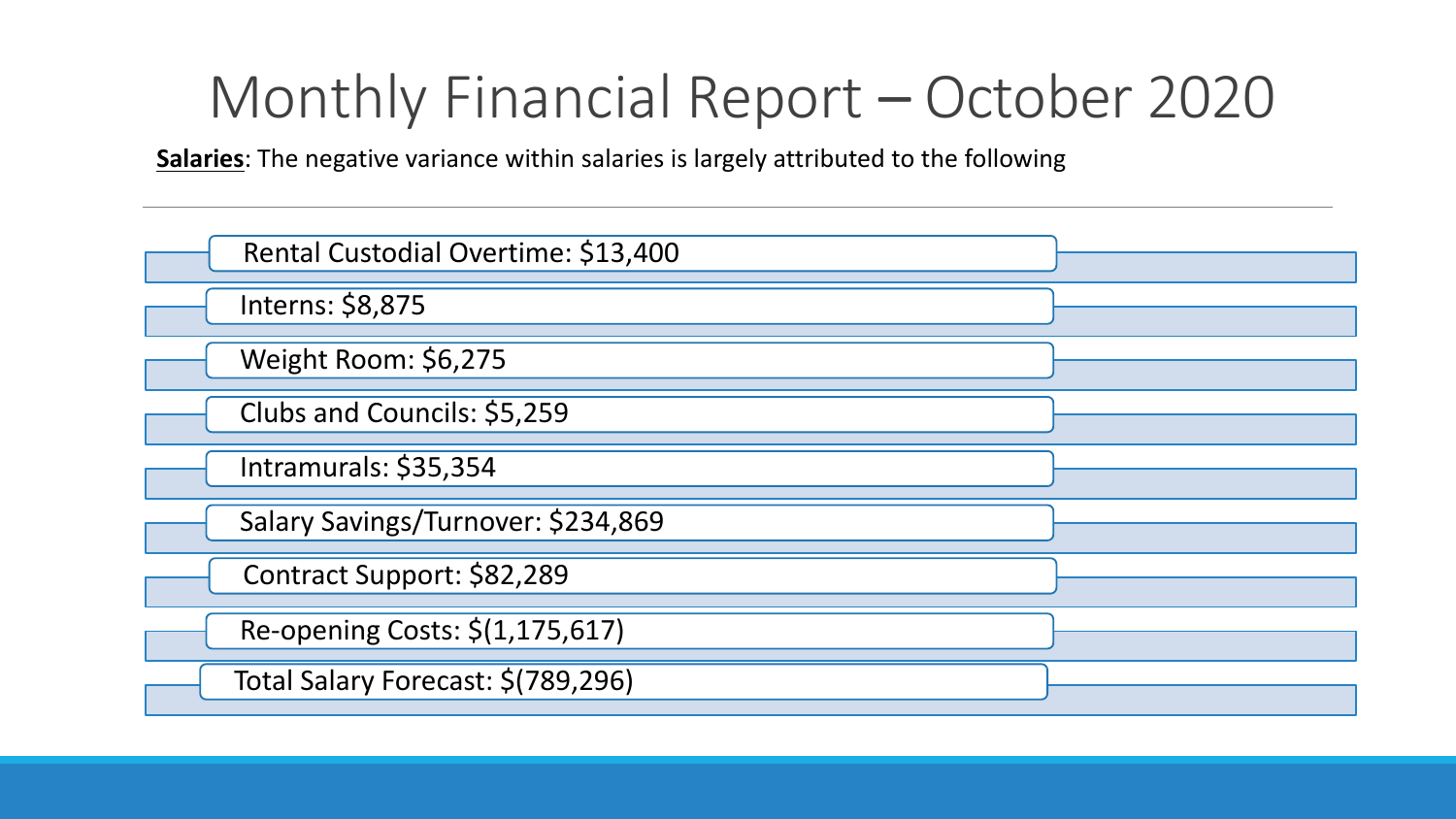**Operating**: The negative variance within operating is largely attributed to the following

| Repairs and Service: \$(11,000)            |  |
|--------------------------------------------|--|
| Teaching Supplies: \$10,000                |  |
| Other Student Activities: \$7,000          |  |
| Music Transportation: \$7,000              |  |
| Special Education Tuition: \$200,625       |  |
| Special Education Transportation: \$60,405 |  |
| Re-opening Expenses: \$(1,166,520)         |  |
| Adult Education: \$4,500                   |  |
| Dues, Fees: \$65                           |  |
| Total Operating Forecast: \$(887,926)      |  |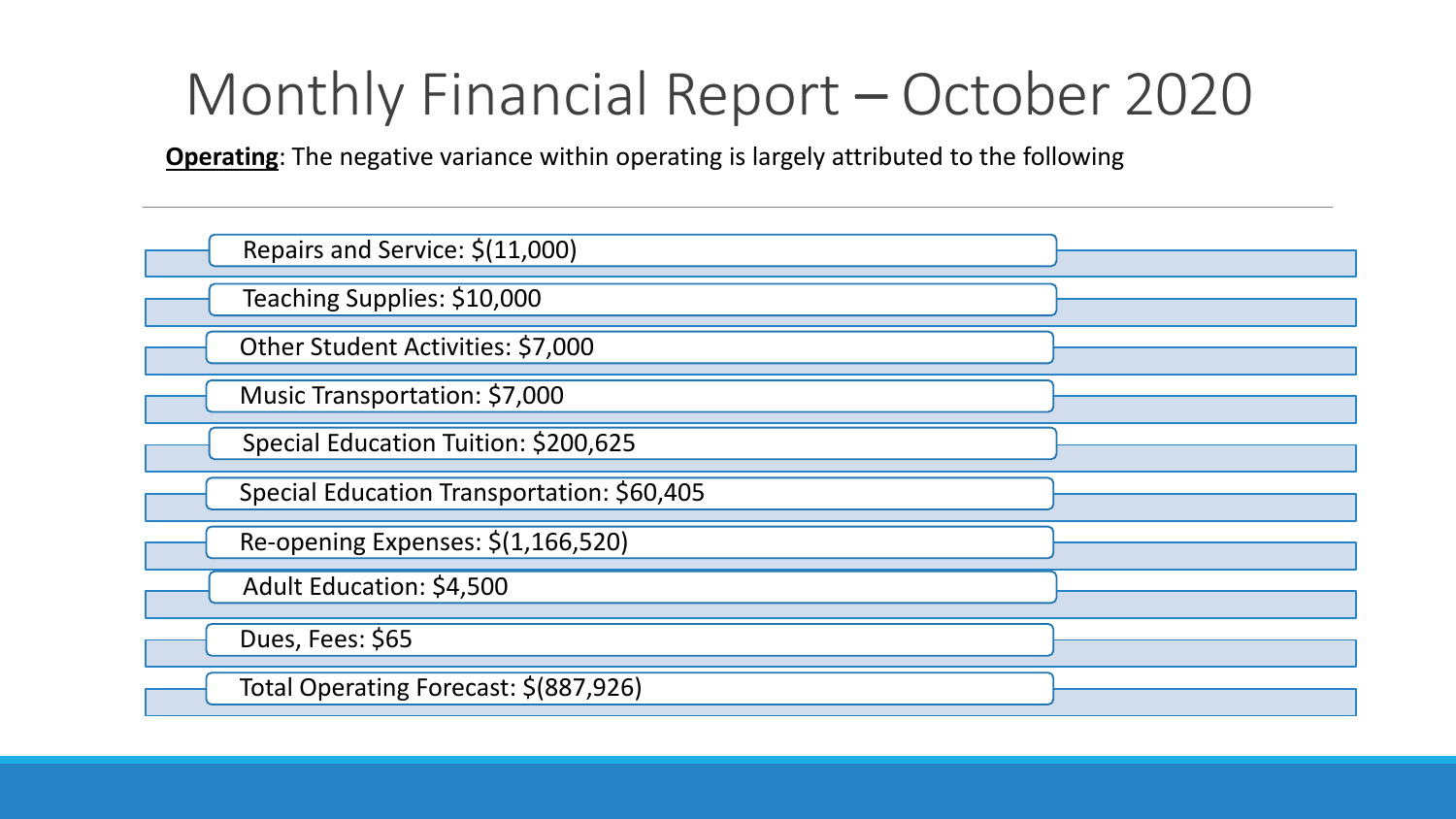**Fixed**: The negative variance within fixed is largely attributed to the following

| Regular Transportation: \$12,058    |  |
|-------------------------------------|--|
| Property Insurance: \$1,180         |  |
| Workers Compensation: \$15,301      |  |
| Student Accident Insurance: \$4,540 |  |
| Unemployment Insurance: \$(60,000)  |  |
| <b>Utilities: \$12,661</b>          |  |
| Total Fixed Forecast: \$(14,260)    |  |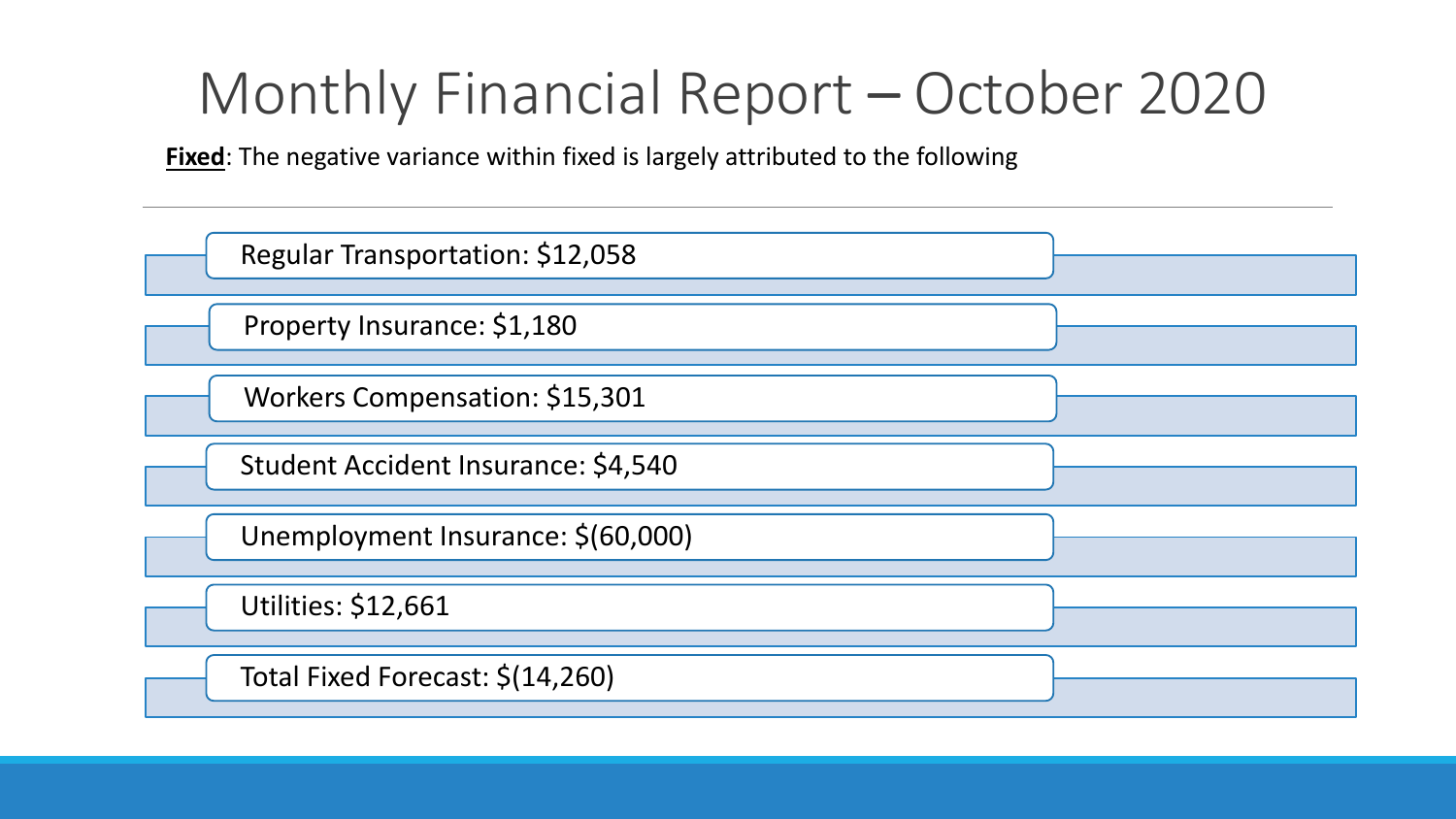**Equipment**: The negative variance within Equipment is largely attributed to the following

| Re-opening Expenses: \$(155,178)      |  |
|---------------------------------------|--|
| Total Equipment Forecast: \$(155,178) |  |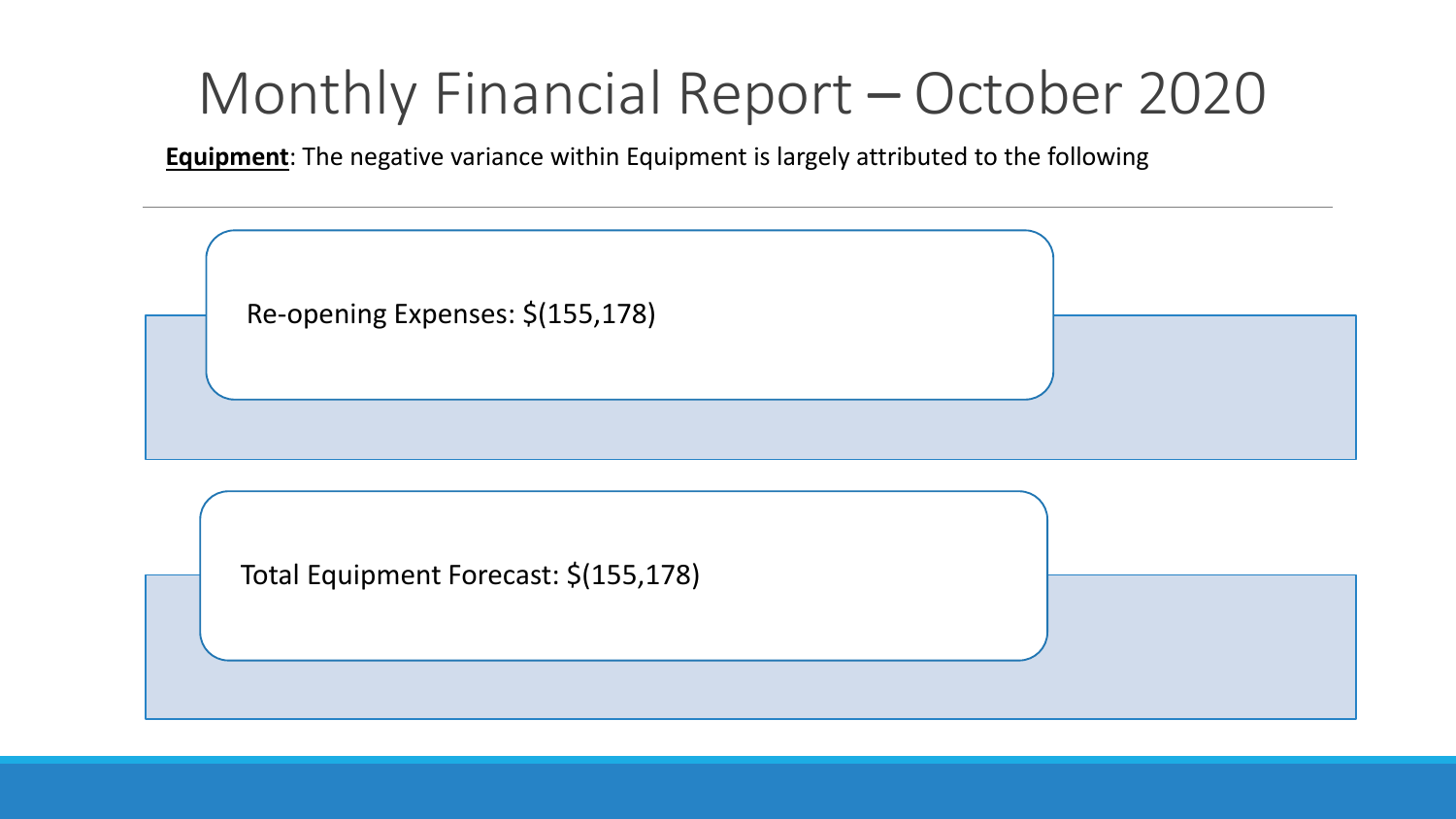**Revenue**: The negative variance within revenue is largely attributed to the following

| Building Rentals: \$(42,606)        |  |
|-------------------------------------|--|
| <b>Field Rentals: \$66,779</b>      |  |
| Summer School: \$2,089              |  |
| Excess Cost: \$(99,460)             |  |
| ELP Tuition: \$(89,797)             |  |
| Total Revenue Forecast: \$(162,995) |  |